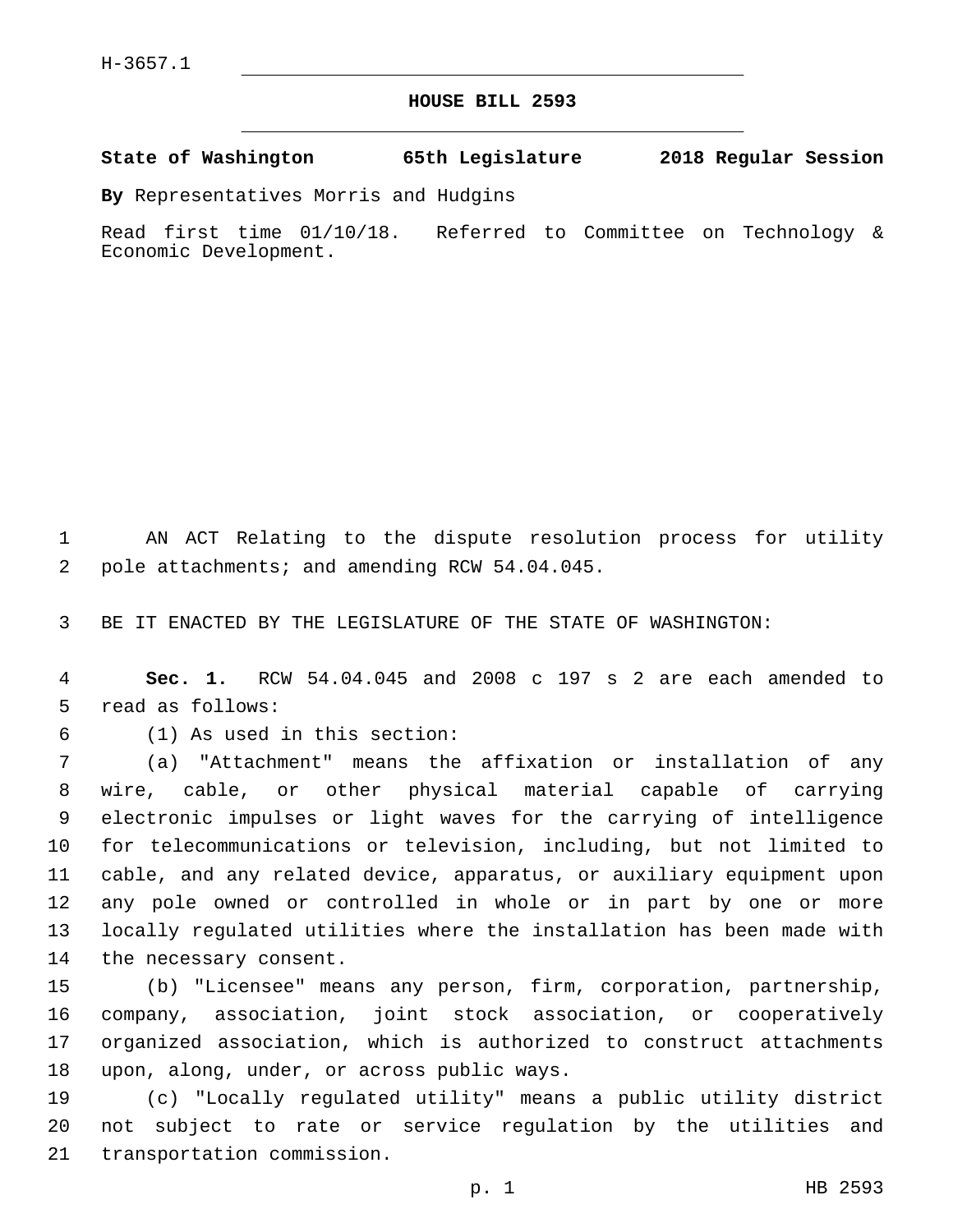(d) "Nondiscriminatory" means that pole owners may not arbitrarily differentiate among or between similar classes of 3 licensees approved for attachments.

 (2) All rates, terms, and conditions made, demanded, or received by a locally regulated utility for attachments to its poles must be just, reasonable, nondiscriminatory, and sufficient. A locally regulated utility shall levy attachment space rental rates that are uniform for the same class of service within the locally regulated 9 utility service area.

(3) A just and reasonable rate must be calculated as follows:

 (a) One component of the rate shall consist of the additional costs of procuring and maintaining pole attachments, but may not exceed the actual capital and operating expenses of the locally regulated utility attributable to that portion of the pole, duct, or conduit used for the pole attachment, including a share of the required support and clearance space, in proportion to the space used for the pole attachment, as compared to all other uses made of the subject facilities and uses that remain available to the owner or 19 owners of the subject facilities;

 (b) The other component of the rate shall consist of the additional costs of procuring and maintaining pole attachments, but may not exceed the actual capital and operating expenses of the locally regulated utility attributable to the share, expressed in feet, of the required support and clearance space, divided equally among the locally regulated utility and all attaching licensees, in addition to the space used for the pole attachment, which sum is 27 divided by the height of the pole; and

 (c) The just and reasonable rate shall be computed by adding one-half of the rate component resulting from (a) of this subsection to one-half of the rate component resulting from (b) of this 31 subsection.

 (4) For the purpose of establishing a rate under subsection (3)(a) of this section, the locally regulated utility may establish a rate according to the calculation set forth in subsection (3)(a) of this section or it may establish a rate according to the cable formula set forth by the federal communications commission by rule as it existed on June 12, 2008, or such subsequent date as may be provided by the federal communications commission by rule, consistent 39 with the purposes of this section.